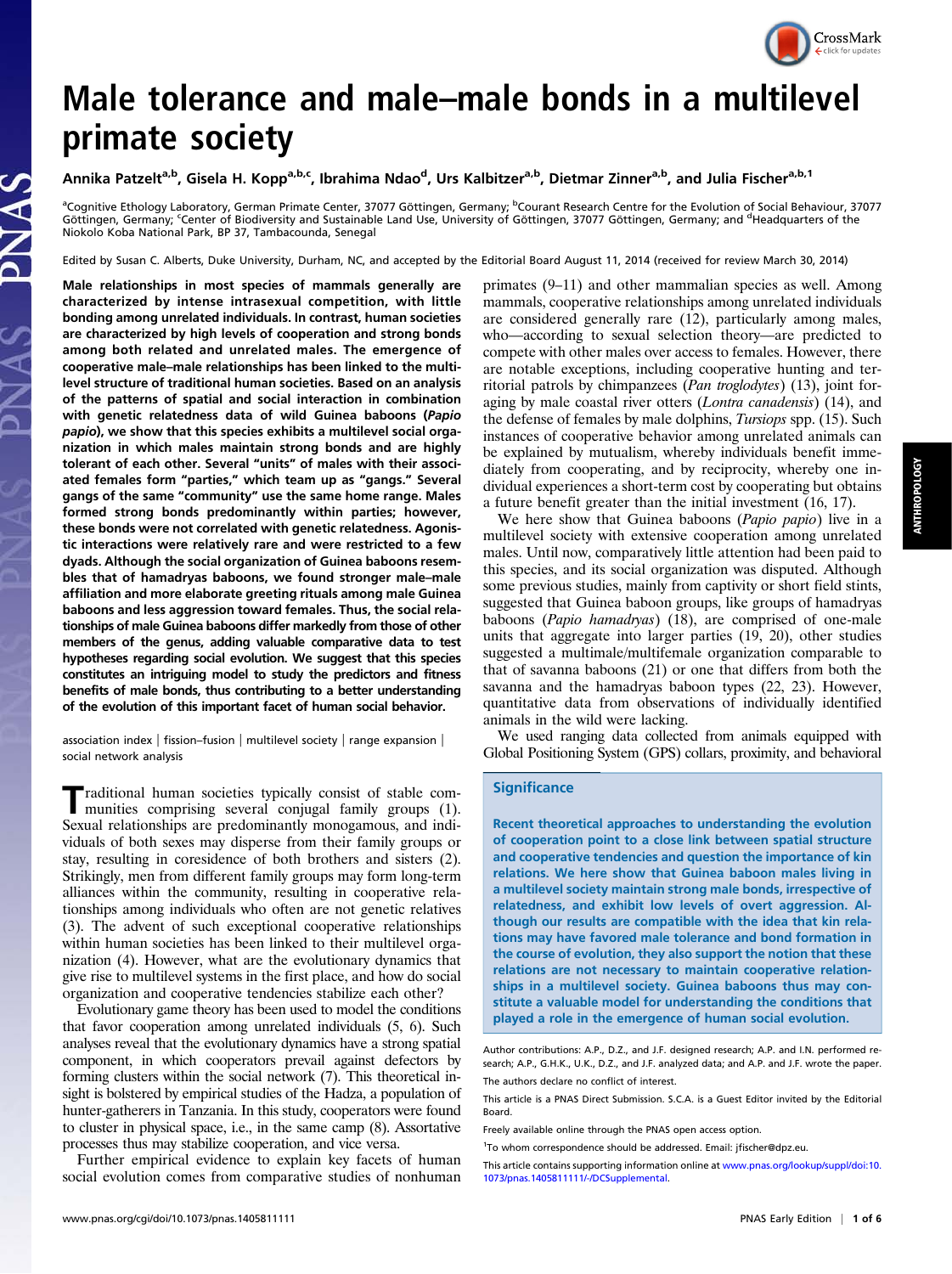measures recorded during focal observations from individually identified males, as well as population genetic analyses based on microsatellites to describe the association patterns and individual interactions of Guinea baboons in space and time. Our aim was to contribute to a deeper understanding of the link between social organization and the formation of male bonds and to provide critical empirical evidence for modeling the processes that gave rise to some of the hallmarks in human evolution.

## Results

Grouping Patterns. The results of the change-point analysis based on GPS data indicated that the Guinea baboon society consists of three structural levels. First, the algorithm detected a change point-reflecting dyads that associated more than 68% of the time  $(n = 12)$ ; these dyads were classified as belonging to the same "party," The mean party size was 25 individuals (range, 16–35). Second, we found a significant split separating dyads that spent up to 12% of the time together. This division corresponds to dyads that belong to the same "gang" (Fig. 1). The remaining dyads (65 of 83) associated rarely and are referred to as belonging to the same "community." The split between members of parties and gangs was less well supported than the division between gangs and the community (91% vs. 100% confidence level). The community–gang split was confirmed in 28 of 30 runs (93%), and the gang–party split was confirmed in 22 of 30 runs (73%). Individuals that belonged to the same party maintained a median distance of 143 m [interquartile range (IQR), 41–301]. Individuals from different parties but within the same gang maintained a median distance of 757 m (IQR, 327–1028), and individuals from different gangs within the community maintained a median distance of 2,246 m (IQR, 1930–2695). The differences between the different levels were significant ( $n = 83$ ; degrees of freedom = 2; test statistic H = 41.52;  $P_{\text{community vs. gang}} =$ 0.002;  $P_{\text{community vs. party}} \leq 0.001$ ). Notably, the three observed gangs occupied almost identical home ranges (Fig. 2), although they did not spend much time in close proximity.

We conducted behavioral observations of males from the Mare gang in 2010 and from males of the Mare and the Simenti gang in 2011. The results of the hierarchical cluster analysis based on dyadic association indices (AIs) extracted from proximity measures taken during group scans (males within a 20-m distance) also supported the view of a multilevel organization. Fig. 3 shows three clusters consisting of three adult males each from the 2010 dataset. The identification of three clusters was confirmed by Tabu Search cluster analysis, resulting in a best fit for three clusters [Pearson's correlation coefficient  $(r^2) = 0.91$ ].



Fig. 1. Distribution of dyadic spatial association indices of 83 dyads within the study community. The two dashed lines indicate change points in the distribution, suggesting three levels. The complete GPS dataset is represented.



Fig. 2. Sketch of the study area including fixed kernel home ranges and sleeping trees of three gangs based on GPS data obtained from March to June 2011. Colored lines represent the home ranges of the different gangs; thin lines indicate the 95% kernel home range; thick lines indicate 50% kernel core area. The 50% data showed a somewhat higher differentiation, in which one area was used by the Mare and Simenti gangs but not by the River gang.

In the 2011 dataset the first bifurcation reflects the split into the two gangs (eight adult males each). Within both gangs, we found two clusters (best fit four clusters;  $r^2 = 0.74$ ), each including four males, representing the different parties (Fig. 3). On average, the AIs among party dyads were  $0.65$  ( $\pm 0.10$  SD), and those among gang dyads were  $0.24$  ( $\pm 0.10$  SD). See [SI Materials and Methods](http://www.pnas.org/lookup/suppl/doi:10.1073/pnas.1405811111/-/DCSupplemental/pnas.201405811SI.pdf?targetid=nameddest=STXT) for methodological details.

Males spent considerable time (17%, 252/1,480 instances) within 1 m of other individuals. The other individual was an adult female in 58.7% of these 252 instances and an adult male in 29.4%. In the remaining 11.9% instances, the male was within 1 m of both a female and a male. These proportions largely reflected the sex ratio in the study population ([Table S1](http://www.pnas.org/lookup/suppl/doi:10.1073/pnas.1405811111/-/DCSupplemental/pnas.201405811SI.pdf?targetid=nameddest=ST1)). In 22.1% of the instances when a male was sitting near another male, the two males belonged to different parties of the same gang.

Relatedness. Males that belonged to the same gang were significantly more closely related than males belonging to different gangs, but there was no significant difference in relatedness for males that belonged either to the same or to different parties within the same gang (Table 1 and [SI Materials and Method](http://www.pnas.org/lookup/suppl/doi:10.1073/pnas.1405811111/-/DCSupplemental/pnas.201405811SI.pdf?targetid=nameddest=STXT)s). Overall, we detected 17 dyads that appeared to be highly related (pairwise r values ranged from 0.25–0.51) ([Tables S2](http://www.pnas.org/lookup/suppl/doi:10.1073/pnas.1405811111/-/DCSupplemental/pnas.201405811SI.pdf?targetid=nameddest=ST2) and [S3\)](http://www.pnas.org/lookup/suppl/doi:10.1073/pnas.1405811111/-/DCSupplemental/pnas.201405811SI.pdf?targetid=nameddest=ST3). Three of the five parties we observed appeared to comprise one closely related dyad and additional males that were not highly related. One highly related dyad was found in the same gang but not the same party. Members of five highly related dyads belonged to different gangs. The remaining eight highly related dyads included males that we were unable to assign to any party or gang because we did not observe them again after taking the samples for genetic analyses.

Male Relationships. The majority of male–male social interactions in which both partners were individually identified took place within a male's gang (78% of 580 interactions). All social interactions except severe aggression were observed significantly more frequently within, rather than between, parties of the same gang (exact Wilcoxon test,  $n = 14$ ; affiliative:  $W = -91.0$ ,  $P < 0.001$ ; agonistic:  $W = -81.0, P = 0.009$ ; greetings:  $W = -105.0, P < 0.001$ ;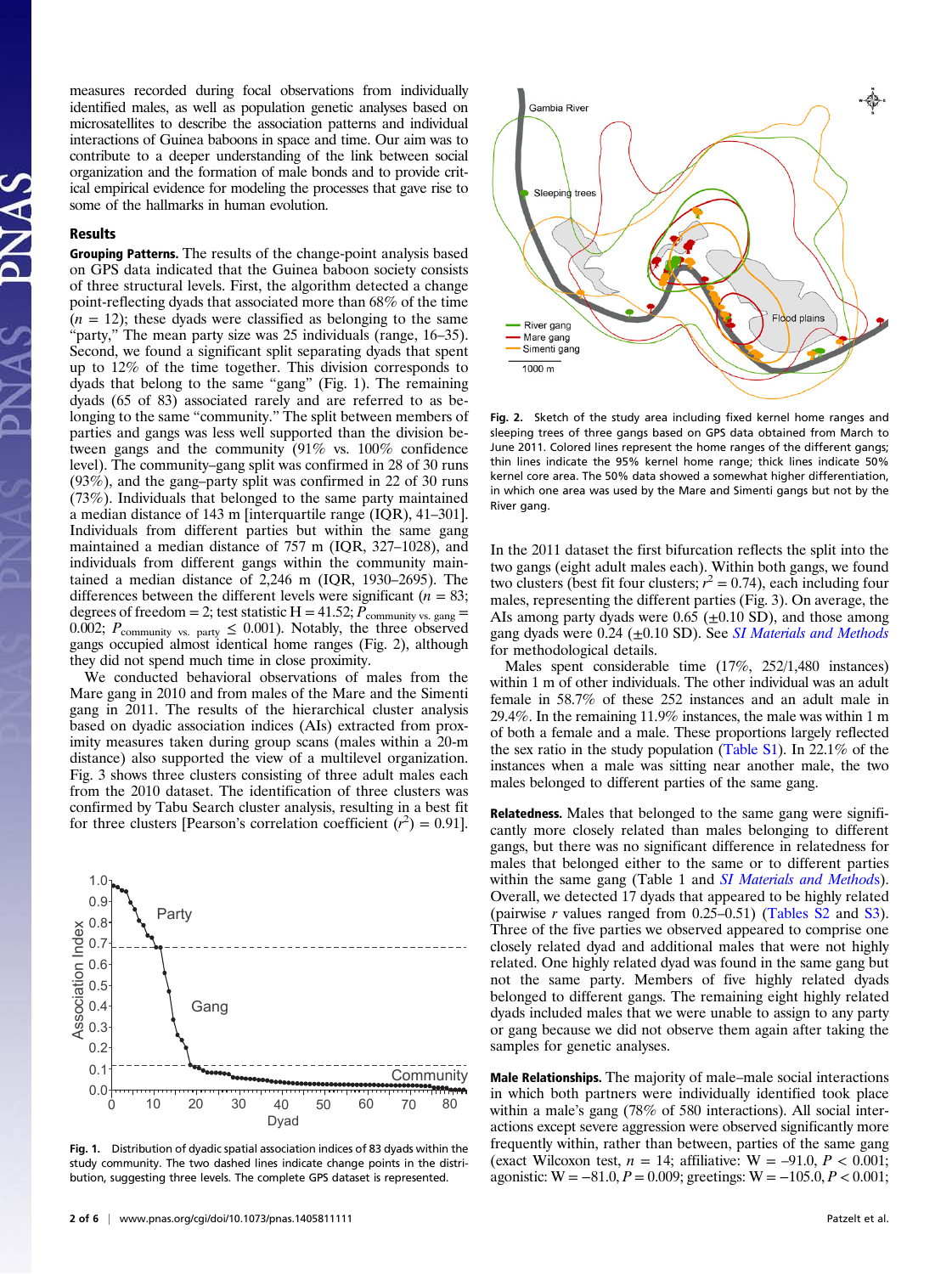

Fig. 3. Dendrograms resulting from hierarchical cluster analysis based on association indices among nine adult males during the 2010 observation period ( $n =$ 36 dyads) and among 16 adult males during the 2011 observation period ( $n = 120$  dyads). Letter codes represent individual males.

support:  $W = -91.0$ ,  $P = 0.006$ ; Table 2). Severe aggression, in contrast, was observed more often between rather than within parties of the same gang (W =  $47.0, P = 0.014$ ).

Males exchanged a sizable share of affiliative behavior with other males: In 18.6% of 591 male affiliative interactions, the partner was another adult male. Affiliative interactions typically were restricted to an average of only 2.4 partners (Fig. 4); overall, one-third of all possible male–male dyads exchanged affiliative interactions. Except for two pairs of males, all dyads that maintained a strong bond, i.e., who interacted affiliatively with one another more frequently than average, consisted of males of the same party. Moreover, the majority of coalitions (28 of 30) were formed between males of the same party, and all of these occurred between males that maintained a strong bond. There was a significant positive correlation between the support (coalition) and the affiliation network [quadratic assignment procedure (QAP) correlation; Mare gang 2010:  $r = 0.88$ ,  $P =$ 0.001; Mare gang 2011:  $r = 0.66$ ;  $P = 0.002$ ; Simenti gang 2011:  $r = 0.52$ ,  $P = 0.016$ . Furthermore, the same males maintained close relationships across both years.

Greeting networks mainly encompassed males of the same party, but this pattern was more clearcut in the Mare gang than in the Simenti gang (Fig. 4). Overall, about 80% of the possible dyads were observed to exchange greetings. On average, each male exchanged greetings with 5.8 different male partners. Of the 93 recorded agonistic interactions (including supplants, threats, chases, and fights), only 64 had a clear winner and loser. Forty-two of these agonistic interactions occurred between males belonging to the same party, and 22 took place between members of different parties. We were not able to detect a significantly linear dominance hierarchy among males (MatMan: all  $h' = 0.3{\text -}0.4$ ; all  $P > 0.386$ ) either within or between parties. This absence of a dominance hierarchy likely resulted from a substantial amount of empty cells, because agonistic interactions mostly occurred between a few specific males (Fig. 4). However, agonistic interactions generally were unidirectional (all directional consistency indices 0.7–0.8), and there were no intransitive dominance relationships. Overall, males exchanged agonistic interactions with 4.1 partners on average. Generally, males directed agonistic behavior toward males and females at comparably low rates:  $0.23 \pm 0.10$  aggressive events per hour per subject (mean  $\pm$  SD) toward males, and 0.24  $\pm$  0.15 aggressive events per hour per subject toward females.

Kinship did not predict social interaction patterns, beause there was no correlation between the genetic and any of the social interaction networks (Table 3). Thus, kin were neither more likely to affiliate nor more likely to engage in agonistic interaction patterns than nonkin.

#### **Discussion**

Based on the ranging patterns derived from GPS data and the proximity data collected during focal observations, we found support for a multilevel social system in Guinea baboons consisting of the party, the gang, and the community. Ongoing observations corroborate the notion that females are closely associated with one specific male (19), suggesting that parties encompass another level, namely that of reproductive units, consisting of the primary male, his females, and the females' offspring. Accordingly, the Guinea baboon party likely is equivalent to  $P$ . hamadryas clans (comprising several one-male units), whereas the Guinea baboon gang corresponds to the hamadryas band, which consists of several clans. Our results also are in line with previous notions that the Guinea baboon society reveals second- and third level-groupings (20). Overall, the social layers were relatively predictable, unlike individualistic fission–fusion societies such as in chimpanzees, in which high variability in association patterns is observed (24). Instead, the Guinea baboons conformed to a "molecular" type of multilevel society (10).

Males on average were more closely related within than between gangs, but within gangs we found close associations between both related and unrelated males. This pattern is similar to that in chimpanzees, in which affiliation and cooperation do not always map onto relatedness (13). In addition, a broader analysis of the population genetic structure supports the view that Guinea baboon males are predominantly philopatric and that females disperse (25, 26). Overall, however, the genetic relatedness in the present study was rather low, and close genetic relationships also existed between males from different gangs. The low average relatedness might indicate a low reproductive skew in this species and is in line with other studies that show no higher mean average relatedness for the philopatric sex in large groups (27).

Agonistic interactions were generally rare and largely restricted to few dyads. Male Guinea baboons also show relatively low levels of aggression toward females (28). Males within parties and gangs frequently engaged in ritualized greetings, which have been suggested as testing bonds among males (29). The high degree of home range overlap and the lack of overt aggression during encounters between gangs indicate a high degree of spatial tolerance at the group level. This tolerance is further corroborated by a playback study with our subjects, which showed that males responded strongly only to grunts from males of their own gang but largely ignored grunts recorded from either neighboring gangs or unknown animals (30).

Table 1. Mean pairwise relatedness ( $r \pm SD$ ) of adult males at different social levels within the community for both study periods

| Level                    | 2010             | No. of<br>dyads | 2011           | No. of<br>dyads |  |
|--------------------------|------------------|-----------------|----------------|-----------------|--|
| Within party             | $0.02 + 0.22$    | 29              | $0.01 + 0.21$  | 34              |  |
| Between parties          | $0.00 + 0.15$    | 43              | $0.01 + 0.16$  | 30              |  |
| Within gang <sup>*</sup> | $0.01 \pm 0.018$ | 72              | $0.01 + 0.19$  | 64              |  |
| Between gangs            | $-0.05 \pm 0.16$ | 456             | $-0.05 + 0.15$ | 464             |  |

\*Within-gang dyads were significantly more related than between-gang dyads at  $P < 0.01$  in both years. The number of dyads varies between years because of demographic changes.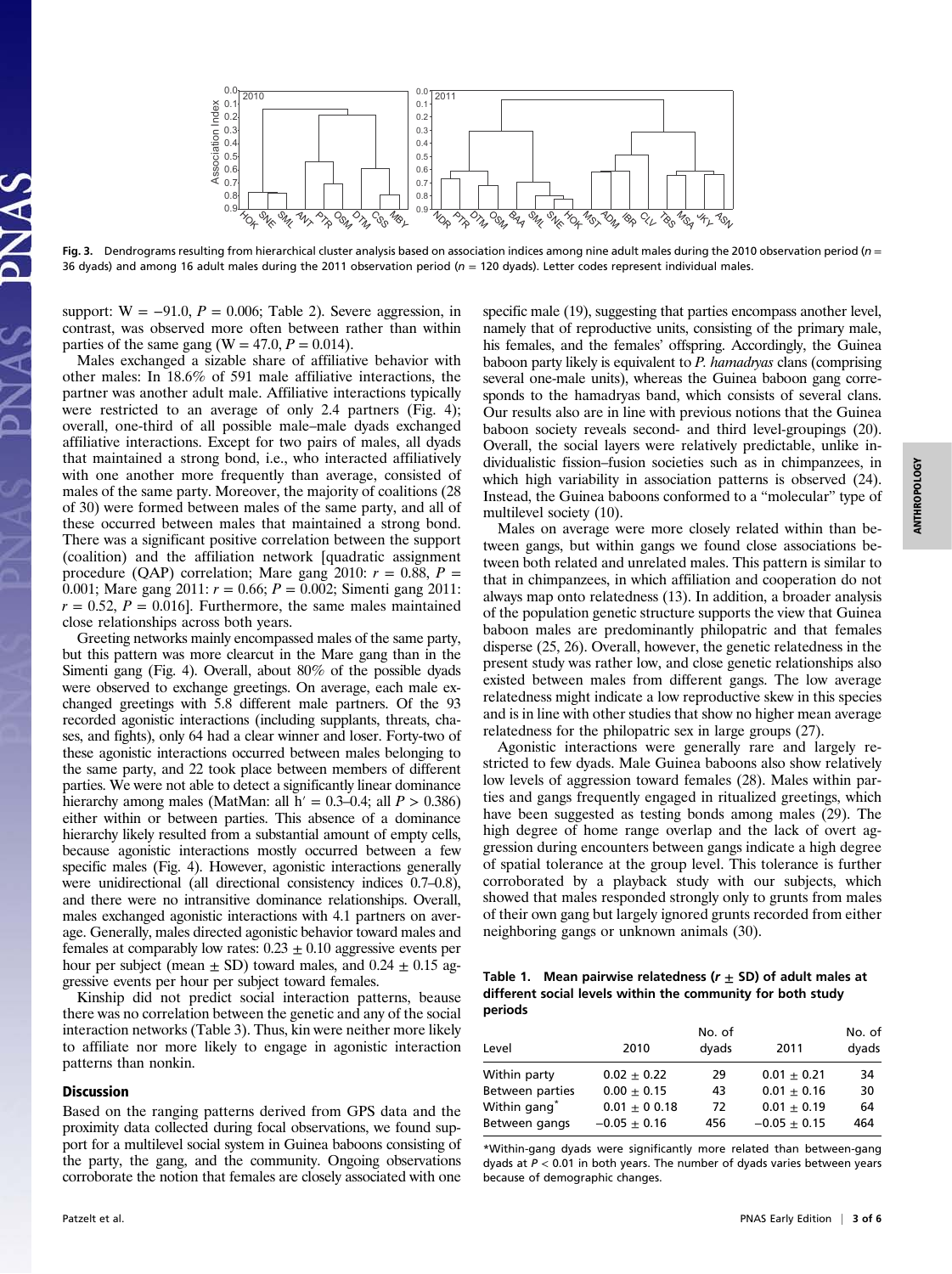Table 2. Association index, interaction frequencies, and proportion of possible partners interacted with for different social levels (mean  $\pm$  SD)

| Level                      |    | Affiliation |    | Agonism |                                                                                                                 | Greetings |     |
|----------------------------|----|-------------|----|---------|-----------------------------------------------------------------------------------------------------------------|-----------|-----|
|                            | AI |             | PP | ΙF      | PP                                                                                                              | IF        | PP. |
| Party                      |    |             |    |         | $0.65 \pm 0.10$ $0.08 \pm 0.11$ $0.47 \pm 0.21$ $0.04 \pm 0.03$ $0.58 \pm 0.16$ $0.24 \pm 0.16$ $0.70 \pm 0.07$ |           |     |
| Gang                       |    |             |    |         | $0.24 \pm 0.10$ $0.01 \pm 0.02$ $0.13 \pm 0.13$ $0.01 \pm 0.02$ $0.46 \pm 0.22$ $0.04 \pm 0.04$ $0.71 \pm 0.21$ |           |     |
| Community* $0.07 \pm 0.02$ |    |             |    |         |                                                                                                                 |           |     |

Values refer to mutually exclusive categories (i.e., "Party" refers to dyads within parties, "Gang" refers to dyads in different parties of the same gang; "Community" refers to dyads in different gangs). We observed no interactions between the individually identified members of the two focal gangs. AI, association index (i.e., the proportion of time spent in 20 m proximity); IF, dyadic hourly interaction frequency; PP, average proportion of possible partners with whom individuals effectively interact. \*2011 only.

The combined results of the present and previous studies justify the assumption that the Guinea baboon society differs substantially from that of other members of the genus. Although their multilevel organization is superficially similar to that of hamadryas baboons, adult male Guinea baboons are highly tolerant of one another and maintain strong affiliative relationships, whereas hamadryas baboon males mainly restrict their affiliative social interactions to a small number of females (18). Geladas (Theropithecus gelada) also reveal different layers in their social organization, but the species is female-bonded (31), and members of different units never interact affiliatively. More detailed observations on social relationships, including data on female social relationships and mating patterns, will be needed to characterize the social system of Guinea baboons fully.

Implications for the Evolution of Social Systems. The observed relatedness pattern among male Guinea baboons may indicate that kin dyads form the nuclei in the formation of parties, whereas long-term bonds among related as well as unrelated individuals may become more important than kinship alone over time. Previous observations from a colony of captive animals suggested that male bonds formed among adolescent males persisted into adulthood (32), but whether these pairs tended to be brothers was unclear. In chimpanzees, maternal brothers affiliate and cooperate, but there also are a large number of affiliative and cooperative dyads that are unrelated or only distantly related, suggesting that cooperation provides direct benefits to the individuals (13). Fitness benefits associated with unrelated male coalitions also have been shown in Assamese macaques (33) and in several nonprimate species, including lions (Panthera leo) (34),

and manakins (Pipra filicaudata) (35). Indirect fitness benefits also may play a role, however. A study of fruit flies (Drosophila melanogaster) showed that females which were kept with males that were related to each other experienced less aggression than females kept with unrelated males (36). Apparently, reduced competition between related males also reduced aggression against females who might be bearing the offspring of related males. Notably, reduced aggression also was observed in situations where not all males were related (36), indicating that the presence of related males may benefit both unrelated males and females across species as diverse as fruit flies and baboons.

Guinea baboon males with strong bonds benefit from mutual support in agonistic interactions with other males, perhaps most likely in the defense of females. Cooperation against the "bachelor threat" has been invoked in geladas (37), snub-nosed monkeys (Rhinopithecus roxellana) (38), Asian colobines (39), humans (3), and zebras (40). Recent analyses have stressed the importance of threats or potential risks in stabilizing cooperation (41), and this effect might explain the lack of overt intergroup hostility in Guinea baboons. Further data will be needed to assess whether some parties prove to be more successful than others in attracting and defending females, thereby contributing to the reproductive success of (most of) its male members.

Dynamics During Range Expansion. Ultimately, the question arises: Which processes give rise to the variation in social systems. Evidence is accumulating that current variation in the key factors considered in socioecological models, such as resource distribution, predation pressure, and infanticide risk, is not sufficient to explain the grouping patterns observed in extant



Fig. 4. Male spatial, genetic relatedness, and social interaction (affiliation, greeting, and agonism) networks based on data from 2011 for the Mare gang (Upper) and the Simenti gang (Lower). Different colors of the nodes reflect party membership. Light blue nodes represent individuals that were not sampled in the focal observations. Networks were produced using Gephi ([https://gephi.github.io\)](https://gephi.github.io) with a Force Atlas layout, using the 20-m proximity data to depict spatial relationships among individuals. The other types of relationships then were projected as edges of different weight (strength) onto the nodes. Only relatedness values >0.125 (51) are indicated.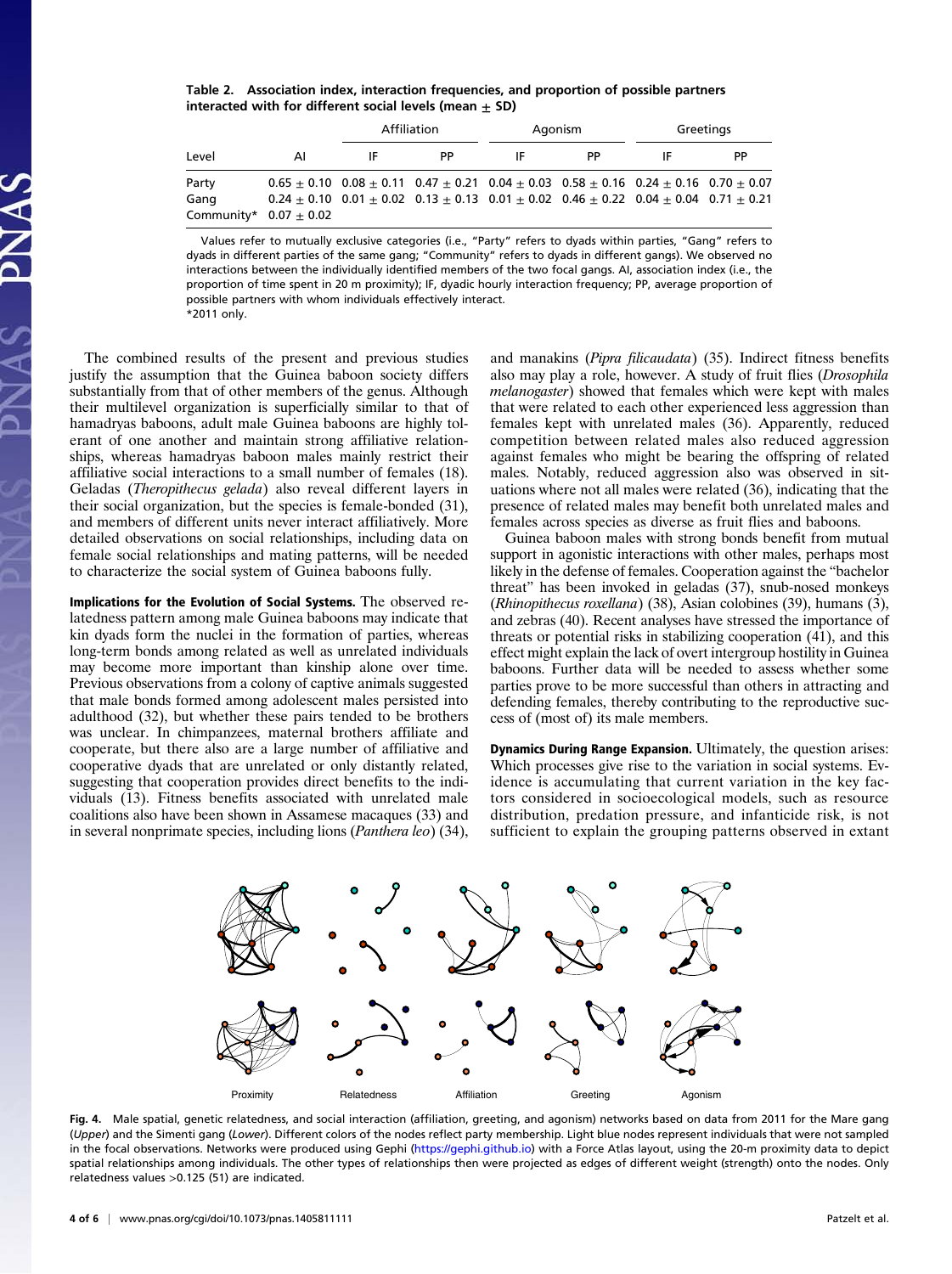| Table 3. Correlations between matrices of genetic relatedness |  |  |
|---------------------------------------------------------------|--|--|
| and interaction networks                                      |  |  |

|              | Affiliation |      | Agonism |      | Greetings |      |
|--------------|-------------|------|---------|------|-----------|------|
| Gang         |             |      |         |      |           |      |
| Mare 2010    | 0.02        | 0.44 | 0.15    | 0.19 | 0.01      | 0.48 |
| Mare 2011    | 0.11        | 0.29 | 0.24    | 0.14 | 0.07      | 0.35 |
| Simenti 2011 | $-0.34$     | 0.04 | $-0.47$ | 0.01 | 0.02      | 0.46 |

Social interaction networks are based on weighted matrices (according to rates of interactions). Pearson correlation coefficients (r) derive from a QAP. We ran 10,000 permutations to obtain P values.

nonhuman primates. Attempts to explain primate social evolution therefore must take phylogenetic relationships into consideration (42). It is becoming increasingly clear that the diversity in social organization among populations may arise not only from past or current selection pressures but also from the dynamics and stochasticity of spatial processes during range expansion. Range expansions have played an important role in human evolution and are assumed to influence genetic diversity (43). More specifically, mutations that occur at the edge of an expanding population can reach much higher allele frequencies than seen in stationary populations (44). This effect, known as "gene surfing" (45), has been documented in microbial communities (46, 47), tortoises (48), and humans (49). Therefore an intriguing question is whether some of the variation among baboons may be related to demographic factors acting during the range expansion of the genus during the Pleistocene. More specifically, genes predisposing for male philopatry in frontier populations might have accumulated and eventually become fixed, facilitating the emergence of high tolerance and cooperation (50).

Summary and Outlook. Our findings are in line with the view that a multilevel social organization is associated with the emergence and maintenance of cooperation, irrespective of kin relations. Although kin relations may play a role in initiating cooperative relationships over evolutionary and ontogenetic time scales, they are not necessary to maintain cooperative relations in a multilevel society. Future studies will investigate the formation of bonds between males and aim to clarify their immediate and long-term benefits in a society with little overt aggression between groups. Of particular interest in this context is the role of females, who in this species appear to have considerable leverage in the formation of male–female associations. A hypothesis to be tested is not only whether males with strong bonds are able to defend their females more efficiently but also whether females actively prefer these males. We believe that Guinea baboons will provide important empirical data to deepen our understanding of the conditions that favor the emergence of cooperation among unrelated individuals.

## Materials and Methods

Field Site and Study Subjects. All observational methods and capturing and handling procedures complied with the current law of Senegal and Germany and were conducted under permits issued by the Diréction des Parcs Nationaux du Senegal.

The study site lies close to the field station of the German Primate Center, the Centre de Recherche de Primatologie Simenti in the Niokolo-Koba National Park in southeastern Senegal (for further details, see ref. 23). Observations were conducted on two gangs of Guinea baboons, consisting of 55–60 subjects each. Details regarding group composition are given in [Table S1.](http://www.pnas.org/lookup/suppl/doi:10.1073/pnas.1405811111/-/DCSupplemental/pnas.201405811SI.pdf?targetid=nameddest=ST1)

GPS Data. Initially, we captured subjects opportunistically without knowledge about their specific association patterns. In total, we fitted 18 baboons (11 males, 7 females) from three gangs with GPS collars (Tellus GPS; Televilt) to obtain data on their ranging patterns. Collars were programmed to take synchronous fixes every other hour between 06:00 and 18:00 and at 21:00,

midnight, and 03:00. From these fixes, we obtained 110,426 dyadic distance measures for 83 dyads from November 2009 to January 2012 (mean, 1,330 per dyad; range, 13-3,997) (see [SI Materials and Methods](http://www.pnas.org/lookup/suppl/doi:10.1073/pnas.1405811111/-/DCSupplemental/pnas.201405811SI.pdf?targetid=nameddest=STXT) for details). We calculated dyadic AIs as the proportion of the number of fixes in which two animals were found within 100 m of each other (a reasonable distance within which animals potentially could interact) divided by the number of fixes available for the respective dyad.

To detect different levels in the social organization based on variation in interindividual distances, we conducted a change-point analysis (Change Point Analyzer 2.3; Taylor Enterprises, Inc.) to uncover significant changes in the mean squared error distribution of the data (51). We ran 10,000 bootstraps without replacements and set the confidence interval at 90%. We repeated the procedure 30 times until the solution converged. We derived home range estimates using the fixed kernel density estimation from Hawth's Tools implemented in ArcGIS 9.3 (Environmental Systems Research Institute, Inc.). We calculated 95% and 50% kernel density plots [hereafter referred to as "kernel home ranges" (52)] using the GPS data from one representative for each of the three gangs in which data were collected in 2011 [\(Table S4](http://www.pnas.org/lookup/suppl/doi:10.1073/pnas.1405811111/-/DCSupplemental/pnas.201405811SI.pdf?targetid=nameddest=ST4)). Visual inspection of data points showed that data for members of the same gang were highly correlated with each other. To compare mean dyadic distances according to the social level, we conducted a Kruskal–Wallis ANOVA in Statistica 10 (StatSoft).

Behavioral Observations. A.P. conducted behavioral observations from March to July 2010 (75 observation days) and from January to June 2011 (106 observation days), between 06:00 and 12:00 and occasionally between 16:00 and 19:00. First, we assessed spatial association patterns from 239 group scans in 2010 and 318 group scans in 2011 in which the identities of all adult males who were seen within 20 m distance of each other was noted. Group scans were conducted before focal observations, approximately at hourly intervals. Data were collected using an HP Tungsten Palm E2 with custom forms created with Pendragon 5 software (Pendragon Software Cooperation). We calculated dyadic association indices as (AB+BA)/2 with AB being the proportion of scans for male A in which male A was seen with male B, and BA being the proportion of scans for male B in which male B as seen with male A. We analyzed the datasets of 2010 and 2011 separately, applying hierarchical clustering based on Euclidean distances in Statistica 10 (StatSoft) (see [SI](http://www.pnas.org/lookup/suppl/doi:10.1073/pnas.1405811111/-/DCSupplemental/pnas.201405811SI.pdf?targetid=nameddest=STXT) [Materials and Methods](http://www.pnas.org/lookup/suppl/doi:10.1073/pnas.1405811111/-/DCSupplemental/pnas.201405811SI.pdf?targetid=nameddest=STXT) for details).

Additionally, A.P. recorded the identities of all adult individuals within a 1-m radius of the focal male at 10-min intervals and calculated the percentage of scans in which the focal males were in close proximity to an adult female, an adult male, or both simultaneously. We collected 1,480 such proximity estimates for 11 focal males (five in the Mare gang and six in the Simenti gang) in 2011 (mean, 135 scans per male; range, 127–140).

Finally, A.P. collected 466.1 h of continuous focal observations of 14 males, noting spatial proximity, affiliative interactions, greetings, and agonistic interactions, including the outcome of the agonistic interaction (decided/ undecided) ([SI Materials and Methods](http://www.pnas.org/lookup/suppl/doi:10.1073/pnas.1405811111/-/DCSupplemental/pnas.201405811SI.pdf?targetid=nameddest=STXT)). Coalitionary support among adult males was recorded ad libitum. We defined "bond strength" based on the frequency with which two individuals sat in body contact (i.e., <10 cm), embraced, or groomed each other. Dyads that affiliated more frequently than the gang average [i.e., whose sociality index (the number of affiliative interactions per hour)/average number of affiliative interactions per hour in the subject's gang) was >1] were considered to have a strong bond (7). Similarly, we identified preferred greeting partners and strong agonistic relationships by identifying those dyads that greeted each other or engaged in agonistic interactions more frequently than the gang average. However, correlations among networks were based on all interactions. Social interaction networks were based on weighted matrices (according to rates of interactions). Pearson correlation coefficients (r) were derived from a QAP. We ran 10,000 permutations to obtain P values. The dominance rank order was calculated in MatMan for Microsoft Excel Version 1.1 [Noldus Information Technology BV (53)], based on a giver–receiver matrix of decided agonistic interactions. We tested the presence of a linear dominance hierarchy separately for each period and gang. We used the improved linearity index (h') because not all relationships between dyads were known. To assess the statistical significance of the degree of linearity, a two-step randomization test (10,000 randomizations) was performed. This test was one-tailed, and the significance level was set at 0.05.

Genetic Data. Genetic relatedness was determined based on 25 autosomal microsatellite markers [\(Table S5\)](http://www.pnas.org/lookup/suppl/doi:10.1073/pnas.1405811111/-/DCSupplemental/pnas.201405811SI.pdf?targetid=nameddest=ST5). Dyadic relatedness coefficients were estimated in COANCESTRY v 1.0 (54). Correlations between the genetic and interaction networks and between the coalition and affiliation networks were calculated in UCInet (55).